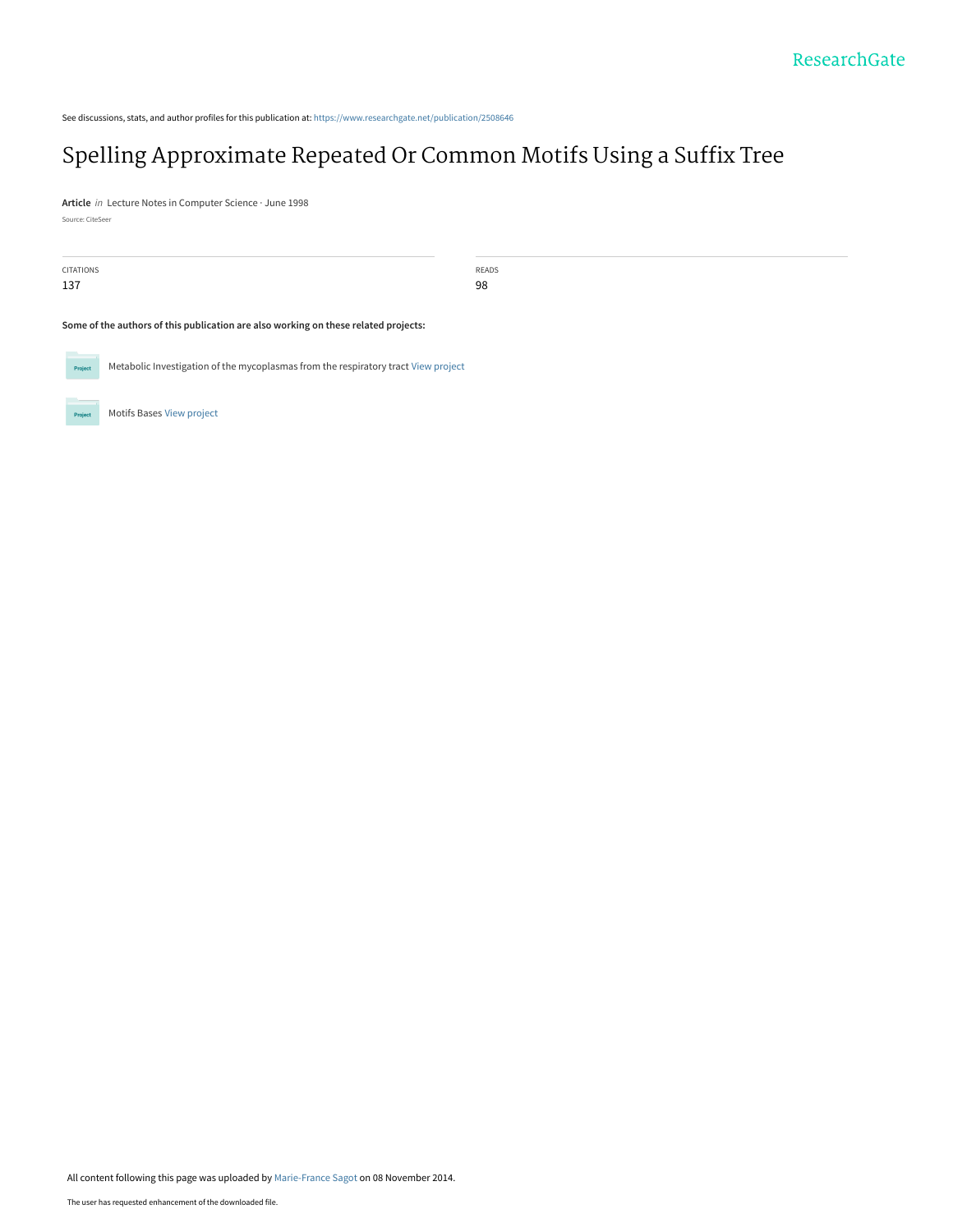## Spelling approximate repeated or common Sagot, Marie-France motifs using a sum of  $\mathbb{R}^n$

Marie-France Sagot

Service d'Informatique Scientique, Institut Pasteur 28, rue du Dr. Roux - Paris and Institut Gaspard Monge, Universite de Marne la Vallee

2, rue de la Butte Verte - Noisy le Grand

Abstract. We present in this paper two algorithms. The first one extracts repeated motifs from a sequence defined over an alphabet  $\Sigma$ . For instance,  $\Sigma$  may be equal to  $\{A, C, G, T\}$  and the sequence represents an encoding of a DNA macromolecule. The motifs searched correspond to words over the same alphabet which occur a minimum number <sup>q</sup> of times in the sequence with at most  $e$  mismatches each time  $(q$  is called the quorum constraint). The second algorithm extracts common motifs from a set of  $N > 2$  sequences. In this case, the motifs must occur, again with at most e mismatches, in  $1 \le q \le N$  distinct sequences of the set. In both cases, the words representing the motifs may never be present exactly in the sequences. We therefore speak of the motifs, repeated in a sequence or common to a set of them, as being "external" objects and denote them by the expression "valid models" if they verify the quorum constraint  $q$ . The approach we introduce here for finding all valid models corresponding to either repeated or common motifs starts by building a suffix tree of the sequence(s) and then, after some further preprocessing, uses this tree to simply "spell" the models. Assuming an alphabet of fixed size, the total time needed is  $O(nN^2 V(e, \kappa))$  using  $O(nN^2/w)$ space, where  $n$  is the (average) length of the sequence(s),  $k$  is the length of the models sought or is the length of the longest possible valid models, w is the size of a word machine and  $\mathcal{V}(e, k)$  is the number of words of length <sup>k</sup> at a Hamming distance at most <sup>e</sup> from another k-length word.  $V(e, k)$  may be majored by  $k^2|\mathcal{Z}|$ . This improves on an algorithm by Waterman [23]. It is also a better time bound than our previous approach [15] for the common motifs problem whenever  $N < k|\mathcal{L}|$ , and a better space bound when  $N/w < k$ . It is a better time and space bound in absolute for the repeated motifs problem. The complexities obtained in this second case are  $O(nV(e, k))$  and  $O(n)$  respectively. Finally, we suggest how to extend these algorithms to deal with gaps.

### 1 Introduction

We present in this paper two algorithms. The first one extracts repeated motifs from a sequence, typically of DNA, that is, a sequence defined over  $\Sigma = \{A, \}$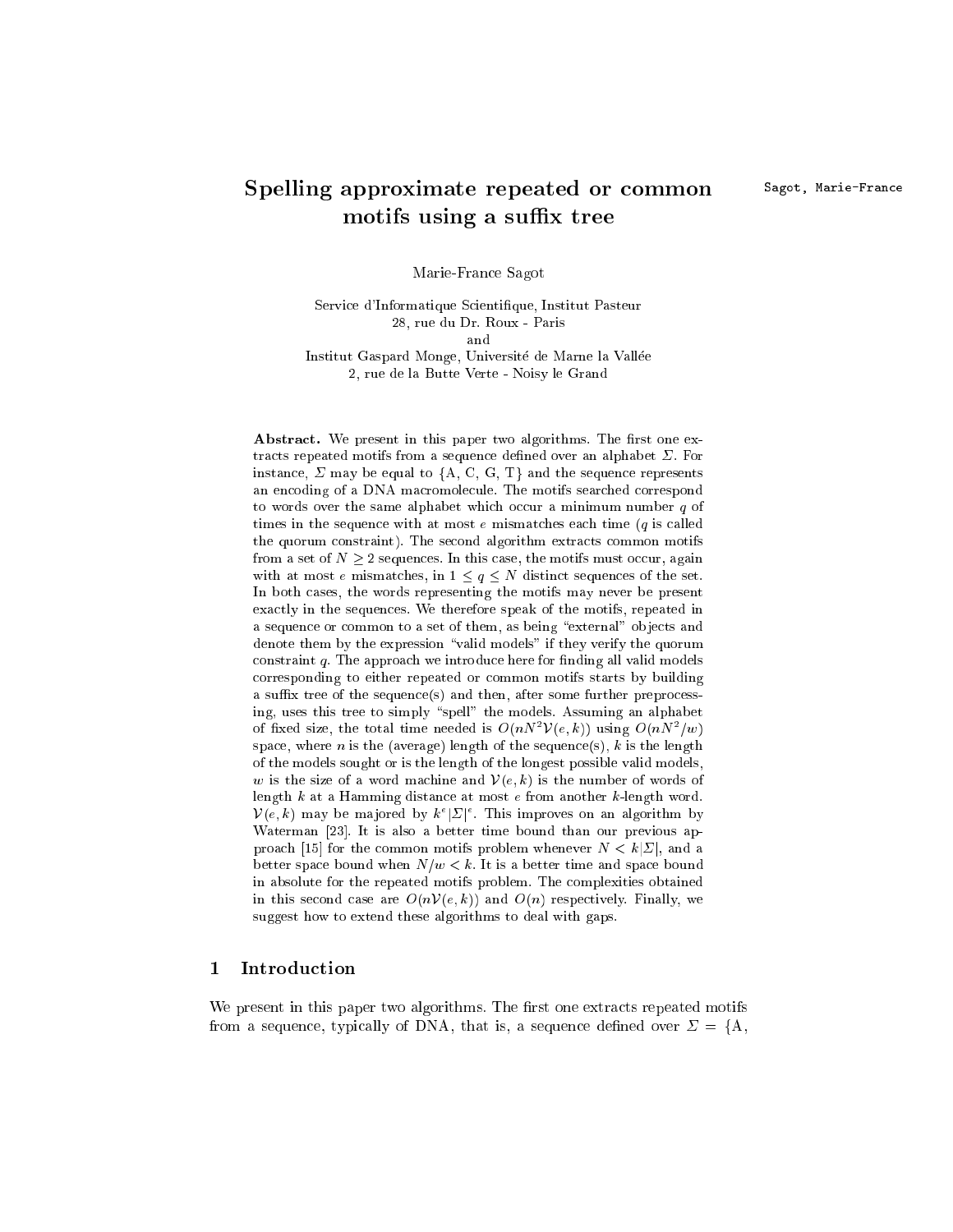$C, G, T$ . The motifs searched correspond to words over the same alphabet which occur a minimum number q of times in the sequence with at most  $e$ mismatches each time. The second algorithm extracts common motifs from a set of  $N \geq 2$  sequences. In this last case, the motifs must occur, again with at most e mismatches, in 1 <sup>q</sup> <sup>N</sup> distinct sequences of the set.

In both cases, the words representing the motifs may never be present exactly in the sequences. We therefore speak of the motifs, repeated in a sequence or common to a set of them, as being "external" objects and denote them by the term *models*. We also call  $q$  the quorum constraint such models have to verify to be considered valid.

Objects such as these were first introduced in the literature by Waterman (under the name of consensus patterns) [7] [21] [22] [23] and later employed by ourselves [15] with the aim of solving the common motifs problem.

The main inconvenient of Waterman's approach is that it obtains the models either by generating all words over  $\varSigma^+$  for some  $\kappa$  and then looking for them in the sequences, or by looking only for those models, also of length  $k$ , that have a chance of being valid but this requires more space. In the first case, the amount of memory necessary is  $O(nN)$  where n is the average length of the sequences, however the time complexity is  $O(nN |Z|^{n})$ . In the second case, models of length k which have a chance of being valid are those in the e-neighborhood [13] of the words of same length present in the sequences of the set. A model <sup>m</sup> of length k is said to be in the e-neighborhood of a word u if the (in this case Hamming) distance from  $m$  to  $u$  is no more than  $e$  (i.e. we need at most  $e$ substitutions to obtain m from u). The e-neighborhood of a word u of length k contains  $\sum_{i=0}^e \left( \right)$  $\cdot$  .  $\sim$  $(|z| - 1)^{j} \leq k^2 |z|$  elements - we denote this number by  $V(e, k)$  (V for "Vicinity"). The time requirement for the second approach to Waterman's algorithm can be reduced to  $O(nN kV(e, k))$  but this requires now  $O(nN|\mathcal{Z}|^n)$  space (as given in [23] using a window of length  $n$  since they have

to remember which models have already been generated). In both cases, the method is therefore limited to small values of  $k$  (typically 6). It is also suitable for small alphabets only. One could improve Waterman's approach by using more efficient techniques of pattern matching with e-mismatches against a text like those by Baeza-Yates

[1], Manber [24] [25] or Myers [14] that are based on bit-parallelism. This would reduce the time complexity to  $O(nN) \geq \lfloor n \rfloor$  or  $O(nN) \vee (e, \kappa)$  ) but one would then still have to deal with a multiplicative factor of  $|Z|^\alpha$  in the time or space complexity of the algorithm that would make such approaches prohibitive for big alphabets (if one dealt with proteins for instance instead of DNA sequences) and/or big values of  $k$  (as happens with some DNA signals such as the CRP binding site which is believed to be 22 bases long [10]).

Our own algorithm for the common motifs problem [15] generates the models by increasing lengths by simulating the traversal of a lexicographic tree of all possible objects over  $\Sigma^+$  where at each node x are preserved the occurrences in s of the model m labeling the path from the root to x. The traversal is kept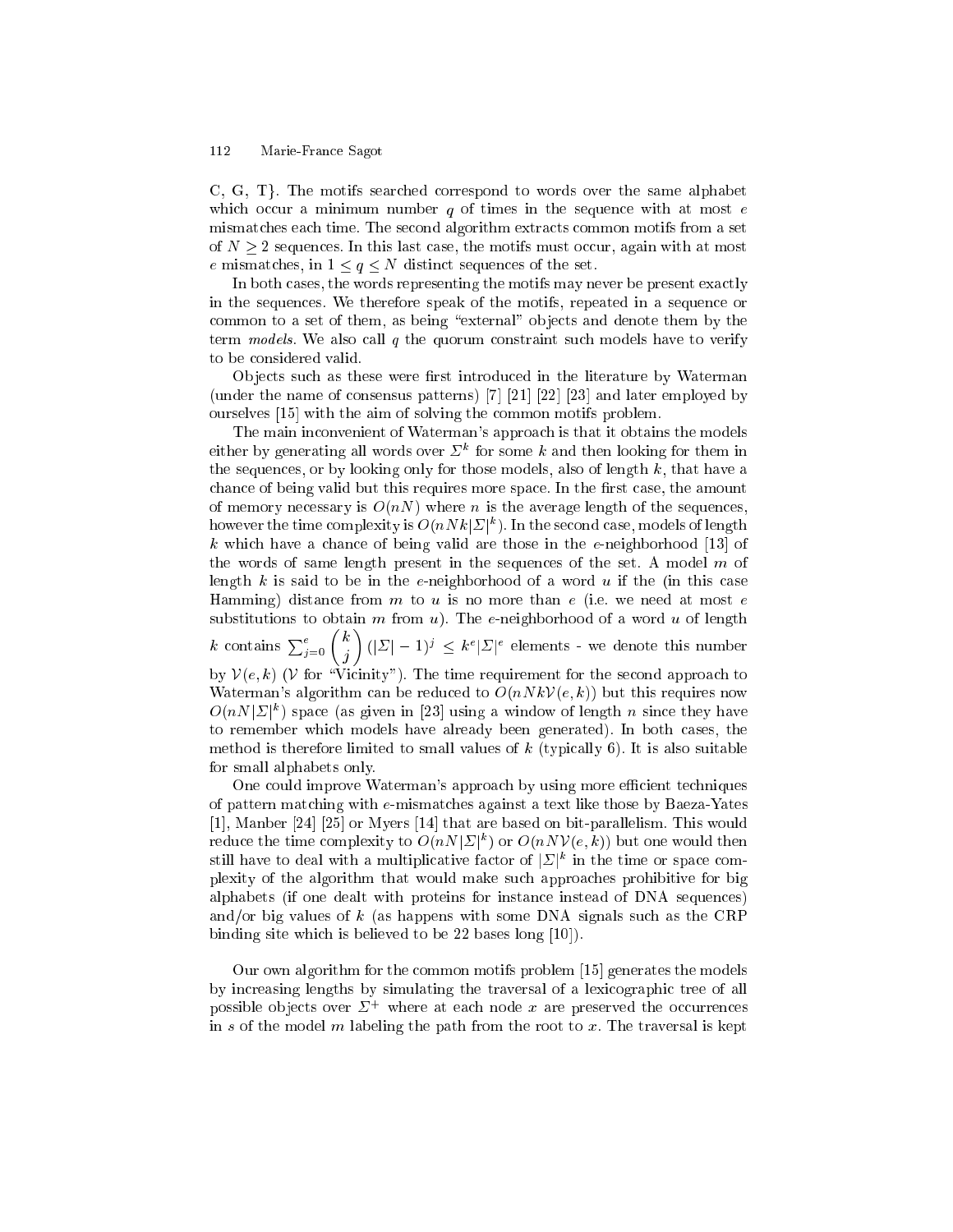efficient because the tree may be pruned at the branch leading to a model  $m$ whenever  $m$  does not verify the quorum constraint anymore. Models  $m$  -having  $m$ as prefix are thus never considered. The counterpart of this approach as against Waterman's is that, since models are built by increasing lengths, a multiplicative factor of  $k$  is introduced in the time and space complexities, where  $k$  is the length of the models looked for. However, neither complexity depends anymore on  $|z|$  . The search for all models of length  $\kappa$  having occurrences at a Hamming distance at most e in at least q distinct sequences of the set of N takes then  $O(nNk|\mathcal{Z}|\mathcal{V}(e,k))$  time and  $O(nNk)$  space as indicated in the paper. A more space demanding version of the algorithm allows to perform the same search in  $O(nN \log k |E| \mathcal{V}(e, k))$  time but with  $O(nN \mathcal{V}(e, k))$  space. Let us observe that, in practice,  $(k|Z|)$  is much lower than  $|Z|$  since  $e/k$  is approximately 10-15%. Consider for instance the following not untypical values of  $k = 16$ ,  $e = 2$  and  $|Z| = 4$ . We then have  $(k|Z|)^{\gamma}/|Z|^{\gamma} = 4^{-\gamma \gamma}$ . In both versions of the algorithm, as the process of model construction is not based on the generation of all those of a given length  $k$ , we have the further advantage of not having to fix the value of <sup>k</sup> beforehand as is the case with Waterman. We may therefore look for valid models of maximum length still verifying the quorum, or for all those between lengths  $k_1$  and  $k_2$  for  $1 \leq k_1 \leq k_2 \leq \infty$  (using the first version) while remaining within the same bounds.

When either Waterman's algorithm or our own is applied to the repeated motifs problem, both time and space complexities remain the same except  $N$  is now equal to 1.

The new approach we introduce here starts by building a suffix tree of the sequences and then, after some further preprocessing, uses this tree to simply "spell" the valid models. It is therefore this tree that is now traversed to obtain such models.

Assuming an alphabet of fixed size, the tree can be constructed in  $O(nN)$ thine employing  $O(nN)$  space and the preprocessing takes time  $O(nN^2/w)$ , where  $w$  is the size of a word machine, and space  $O(nN^2/w)$ . The time needed for the model spelling operation itself is  $O(nN^2V(\epsilon, \kappa))$  with  $O(nN)$  additional space required. This is a better time bound for the common motifs problem whenever N <sup>&</sup>lt; kjj, and also a better space bound when N=w <sup>&</sup>lt; k. It is a better time and space bound in absolute for the repeated motifs problem since the complexities then become  $O(nV(e,k))$  and  $O(n)$  respectively.

Observe that, in this second case, if no errors are allowed, we obtain the same time and space complexities, in  $O(n)$ , of the best algorithms for identifying repeated motifs [3] [5]. This is not true for the common motifs problem where we have an  $O(nN^{-})$  time bound whereas Hui obtains an  $O(nN)$  bound [9]. His approach should thus be preferred when  $e = 0$ . Since both algorithms share similar structures, we show that only a minor modification to ours is needed so as to be able to switch to Hui's when  $e$  is zero (which seldom happens when one is dealing with biological sequences).

Suffix trees for approximate searches (allowing mismatches and gaps) have been used before, notably by Ukkonen [20] and Cobbs [4]. Although in both cases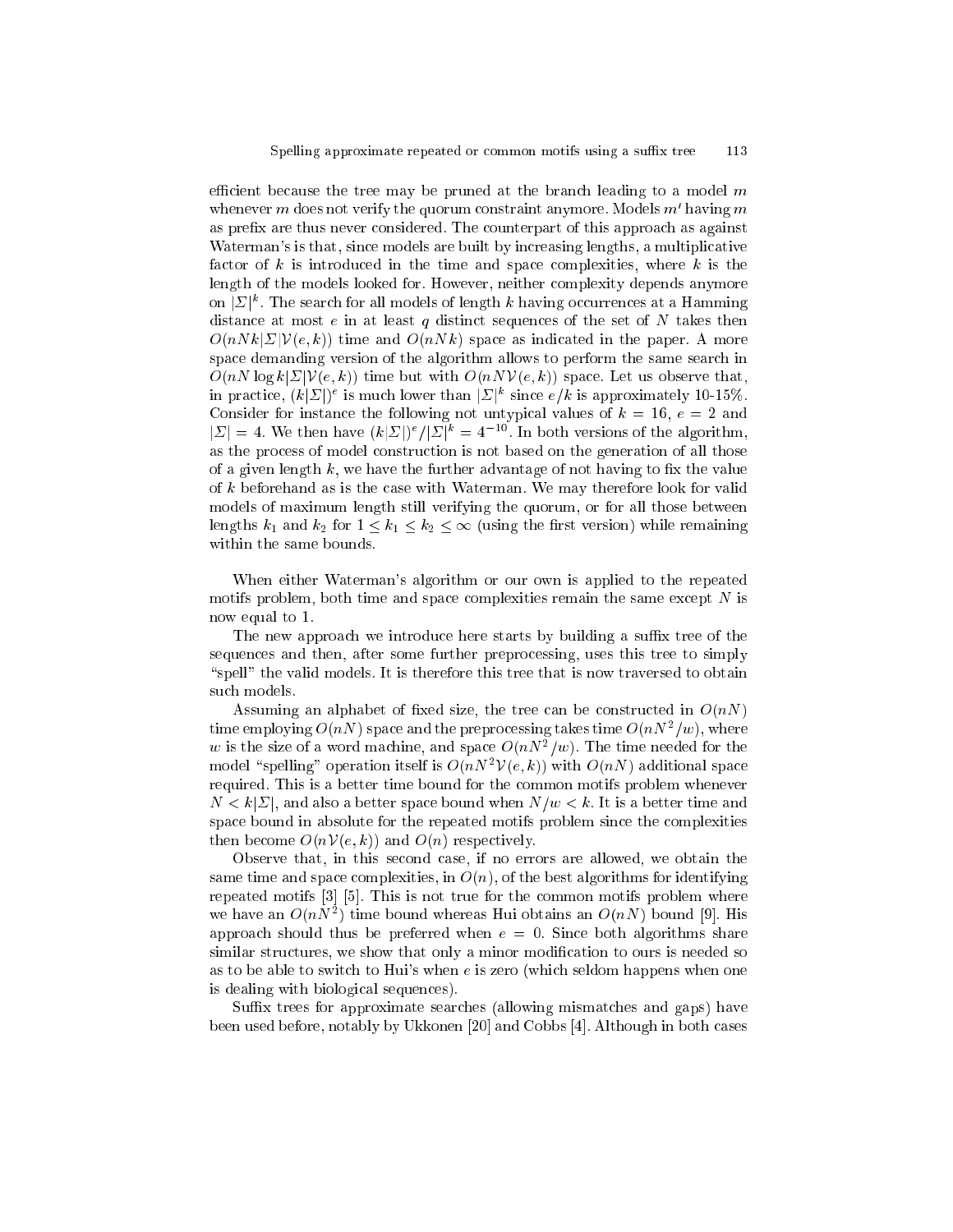what is searched is known beforehand making of it a quite different problem (of pattern matching as against pattern extracting), their approaches and ours share some similarity, if only because the same basic data structure (a suffix tree) and the same technique (a form of dynamic programming) are used. However, a much simpler traversal of the tree is required here. This is obviously the case when mismatches only are allowed, but is true also should gaps be permitted. Indeed, we quickly sketch an extension of the algorithm for the repeated motifs problem (the common motifs problem would be handled in a similar way) that deals with gaps by following the same philosophy. The time complexity is then  $O(n\mathcal{N}(e, k))$ where  $\mathcal{N}(e, k)$  is the number of models m at a (this time) Levenshtein distance at most  $e$  from a word of length  $k$ . We therefore avoid introducing an additional factor of  $k$  in the complexity as would be the case should we adopt Cobbs' method, but may bring in instead a factor in, at most, 2e in relation to his approach. Since in general we have  $2e < k$ , we nevertheless obtain a better bound besides presenting a simpler algorithm.

This paper is organized as follows. We give in section 2 some basic definitions and state the two problems we wish to solve. We then discuss in section 3 the solution to the repeated motifs problem first. We start by recalling the suffix tree data structure and introduce the further preprocessing of it we have to perform before using the tree to obtain the models. We then show how to use the tree to "spell" the models and discuss the time and space complexities obtained. In section 4, we present the modifications we have to do to the previous algorithm to treat the common motifs problem. These concern both the preprocessing of the suffix tree before the spelling operation and the spelling itself. We end by suggesting in section 5 how to extend the first of the two algorithms to be able to deal with gaps as well as mismatches.

### 2 Basic Definitions and Statement of the Problems

In what follows, we denote by <sup>s</sup> a (unique) sequence where repeated motifs are searched and by  $\{s_i, 1 \le i \le N \text{ for some } N \ge 2\}$  a set of sequences from which we want to extract common motifs. In the case of DNA sequences,  $s$  and  $s_i$  are therefore elements of  $\mathcal{Z}$  + where  $\mathcal{Z} = \{A, \, \mathbb{C}, \, \mathbb{G}, \, \mathbb{1}\}$ . We call u a word in s, or  $s_i$ , If the sequence is equal to  $x \overline{u} y$  with  $x, y \in \mathbb{Z}$  . The empty word is denoted by  $\lambda$ .

A model  $m$  is also an element of  $\vartriangle^{+}$  . It is said to occur (or to be present) in a sequence s if there is at least one word  $u$  in s of same length as  $m$  and such that  $Hanning(m, u) \leq e$  where  $Hanning(m, u)$  is the Hamming distance between m and <sup>u</sup> (it is the minimum number of substitutions needed to transform <sup>m</sup> into  $u$ ) and  $e$  is a non negative integer.

The problems we wish to solve may then be stated as follows:

The Repeated Motifs Problem. Given a sequence <sup>s</sup> and two integers <sup>e</sup> 0 and q . . 2, models models made that models models in present at least the such at a (some of the the occurrences of  $m$  may overlap);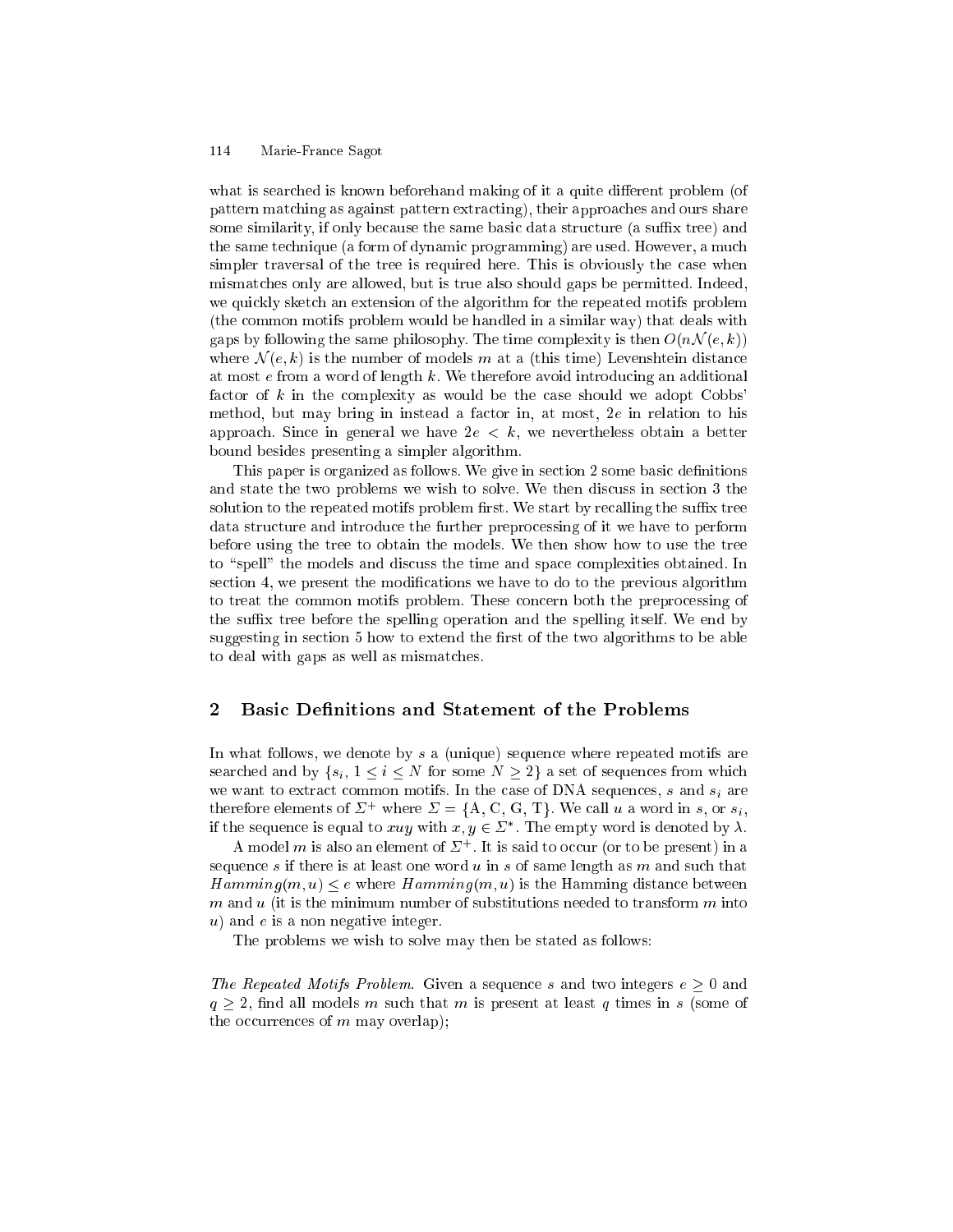The Common Motifs Problem. Given <sup>a</sup> set of <sup>N</sup> sequences si (for <sup>1</sup> <sup>i</sup> N) and two integers  $e \geq 0$  and  $2 \leq q \leq N$ , find all models m such that m is present in at least  $q$  distinct sequences of the set.

In both cases, models satisfying the above conditions are called valid. We are therefore looking for all valid models that correspond either to repeated or common motifs depending on the problem.

In [15], we proposed an algorithm for solving the common motifs problem (actually, a little more than that since we also dealt with gaps). It is easy to modify it so that it can handle the repeated motifs problem as well. However, the approach described there did not try to take advantage of the sequence (or sequences) structure in order to obtain the valid models as was done in [9] but for identically repeated motifs only (no mismatches allowed) or in [11] but for xed-length motifs that had to appear at least once exactly in the sequence. In the present paper, this underlying structure is exploited to obtain a new model building algorithm dealing with a Hamming distance that has a better complexity in absolute for the first problem stated above, and a better complexity over some range of parameters we explicit later on in the case of the second problem. We recall that the models need never be present exactly in the sequence(s). We start by looking on this new way of solving the problem when repeated motifs are sought.

#### 3 3 Solving the Repeated Motifs Problem

### 3.1 Preprocessing

Constructing the Suffix Tree. We do not describe the suffix tree construction, this can be found in either [12], [19] or (for a review of this and other data structures and text algorithms) [6] and [8]. We just recall here some of the basic properties of such structures (these are taken from [12]).

### Basic Properties of the Suffix Tree  $\tau$  of a Sequence s.

- 1. A branch of  $\mathcal T$  may represent any nonempty substring of s;
- 2. Each node of  $\mathcal T$  that is not a leaf, except for the root, must have at least two offspring branches (compact version of the tree);
- 3. The strings represented by sibling branches of  $\mathcal T$  must begin with different symbols of  $\Sigma$ .

Observe that property 2 means that a branch of  $\mathcal T$  may be labeled by an element of  $\varSigma^-$  for  $\kappa > 2$  (for space considerations, each branch of  $T$  is in fact labeled by a pair of numbers corresponding to the start and end positions in  $s$ of the substring it represents, or its start position and length).

The key feature of a suffix tree is that for any leaf  $i$ , the concatenation of the labels of the branches on the path from the root to leaf i spells the suffix of s starting at position i. Reciprocally, the path spelled by every sux of <sup>s</sup> leads to a distinct leaf if we assume that the last symbol of <sup>s</sup> appears nowhere else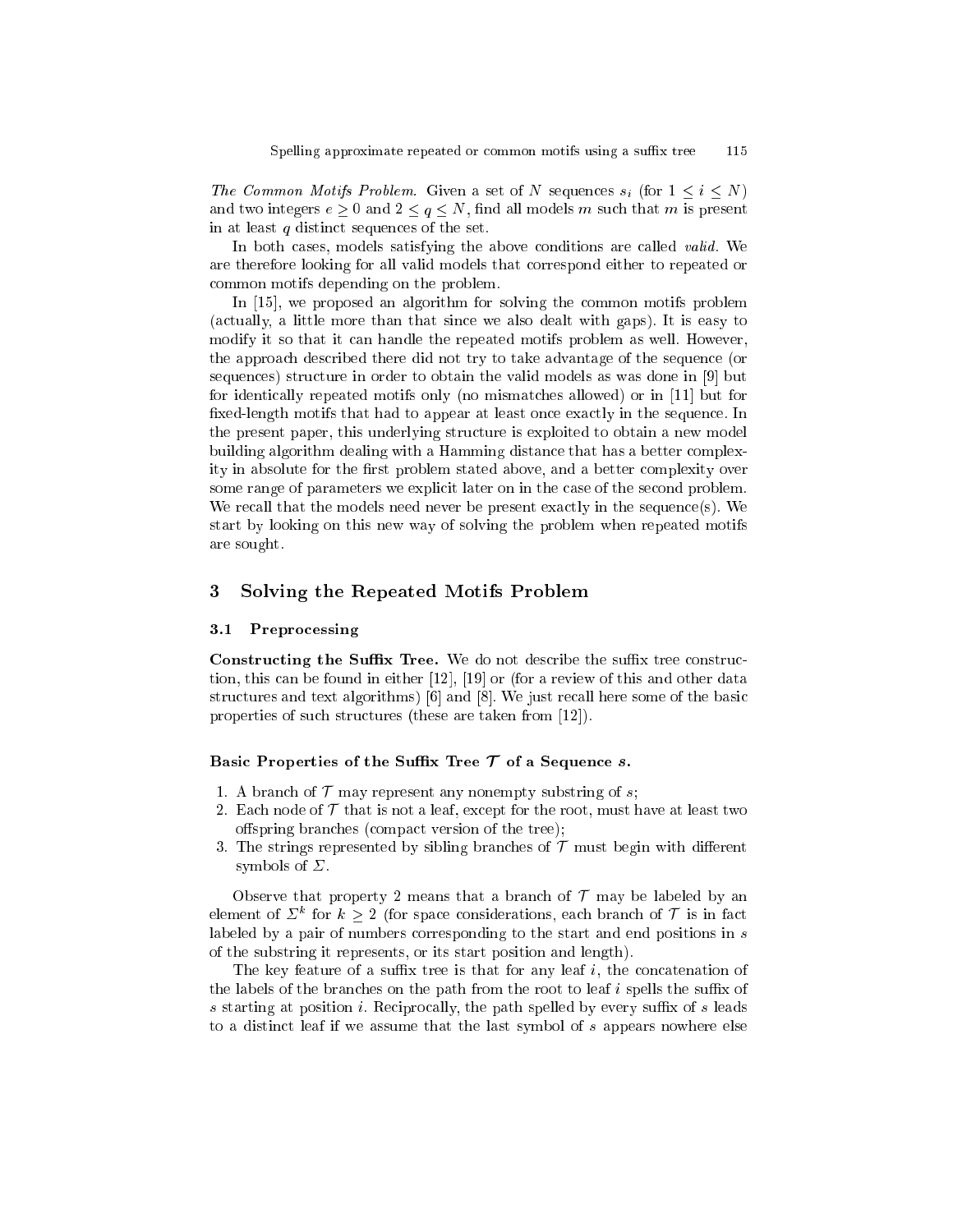in s. To achieve this, we just need to concatenate at the end of <sup>s</sup> a symbol not appearing in  $\Sigma$ .

An example of a suffix tree  $\mathcal T$  for  $s = \text{AACCACG}$  is given in Fig. 1. This is adapted from [6].



Fig. 1. Compact suffix tree for  $s =$  AACCACG

We shall assume we have adopted the McCreight's compact suffix tree construction. However, we need some more information to be added to our tree. This is described next.

Adding Information to the Nodes of the Tree. In the case of the first problem concerning us (finding repeated motifs in a sequence), the further preprocessing of the tree that we need to do is easy to realize.

Indeed, in order to be able to spell the models present at least  $q$  times in s, all that remains for us to know is, for each node x of  $\mathcal{T}$ , how many leaves are contained in the subtree of  $\mu$  matrixed  $\mu$  as as root. Let us denote Leaves  $\mu$  this number for each node  $x$ . This information can be added to the tree by a simple traversal of it.

### 3.2 Spelling the Models

Let us consider first the case where  $e = 0$ , that is, no mismatches are allowed. Valid models verify two properties.

- 1. All their prexes are also valid;
- 2. Spelling these models (which is the same as spelling any of their occurrences) leads to a node <sup>x</sup> in <sup>T</sup> for which Leaves <sup>x</sup> is at least q.

Once errors are allowed, the first property is still verified but spelling all the occurrences of a valid model may now lead to more than one node of the tree. However, the values of Leaves <sup>x</sup> for all such nodes <sup>x</sup> sums up to at least <sup>q</sup> also. The second property above is thus replaced by: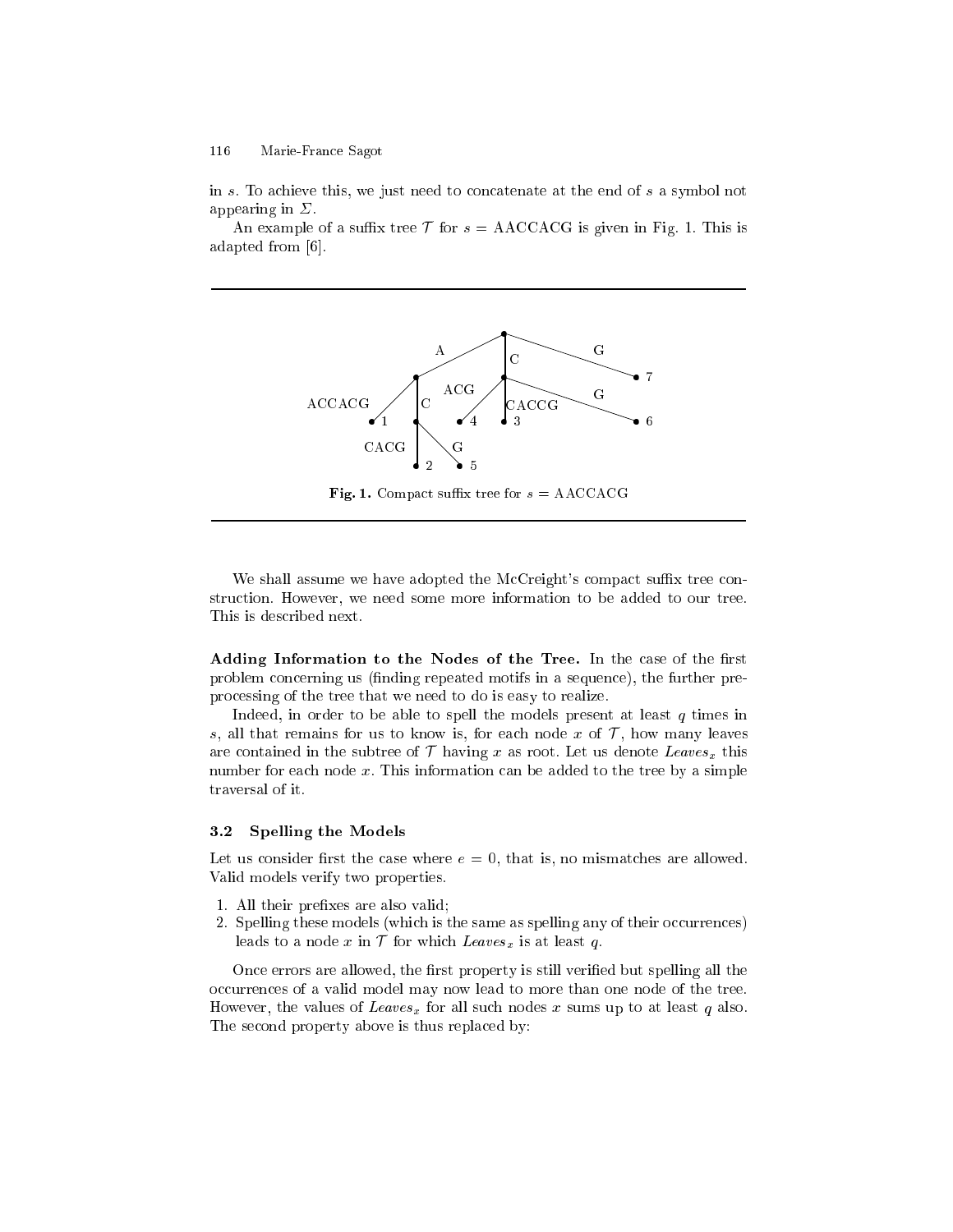2. Spelling all the occurrences of a model m leads to nodes  $x_1, \ldots, x_l$  in  $\mathcal T$  for which  $\sum_{i=1}^{l} \text{Leaves}(x_i)$  is at least q.

As a matter of fact, it is not occurrences we shall spell, but instead the models that will be read off the tree.

The main difference with our previous approach is therefore that, in the present case, we extract models from the suffix tree of s whereas in  $[15]$  we constructed them by a simulated traversal (within bounds) of the lexicographic tree of all possible models, i.e. of all possible elements of  $\mathcal Z$  . This means in particular that occurrences are now grouped into classes and "real" ones, that is occurrences considered as individual words in s, are never directly manipulated. Present case occurrences of a model are thus in fact nodes of the suffix tree (we denote them by the term "node-occurrences") and are extended in the tree instead of in the sequence as in [15]. Once the process of model spelling has ended, the start positions of the "real" occurrences of the valid models may be recovered by traversing the subtrees of the nodes reached so far and reading the labels of their leaves. As in  $[15]$ , the suffix tree need not be entirely traversed, although this time the tree itself must be fully constructed. There are two reasons that may lead to stop the spelling of a model: we have reached the length required for models, the model may not be further extended while remaining valid. For any model, we may also stop the descent down a path in the tree as soon as too many mismatches have been accumulated along it.

The algorithm is a development of the recurrence formula given in the lemma below where x denotes a node of the tree,  $father(x)$  its father and  $err$  the number of misspellings between the label of the path going from the root to  $x$  as against a model m.

**Lemma 1.** (x, err) is a node-occurrence of  $m = m\alpha$  with  $m \in \mathbb{Z}^n$  and  $\alpha \in \mathbb{Z}$ if, and only if, one of the fol lowing two conditions is veried:

- (match) (father(x), err) is a node-occurrence of m and the label of the branch from father (x) to <sup>x</sup> is ;
- (subst.) (father  $(x)$ ,  $err-1$ ) is a node-occurrence of m and the label of the branch  $\Box$  $f: \mathbb{R}^n$  for factor (x) to  $f: \mathbb{R}^n$  , we find the set of  $\mathbb{R}^n$  . Utilize the set of  $\mathbb{R}^n$

A sketch of the procedure to follow is shown in Fig. 2 for the case where models of a given length <sup>k</sup> are sought.

In order to do this model spelling operation, we have to make use of the following:

- ${ a set Ext_m \text{ of symbols by which a model may be extended at the next step }}$ (implemented as a bit-vector);
- ${ }-$  a set  $\mathit{Occ}_m$  of node-occurrences of a model m. We recall that these correspond in fact to classes of occurrences. Each node-occurrence  $x$  is represented by a pair  $(x, x_{err})$  where  $x_{err}$  is the number of mismatches between m and the label of the path leading from the root to  $x$  in the tree;
- ${ }-$  a variable *nbocc* that counts the number of "real" occurrences of the model we are currently trying to extend;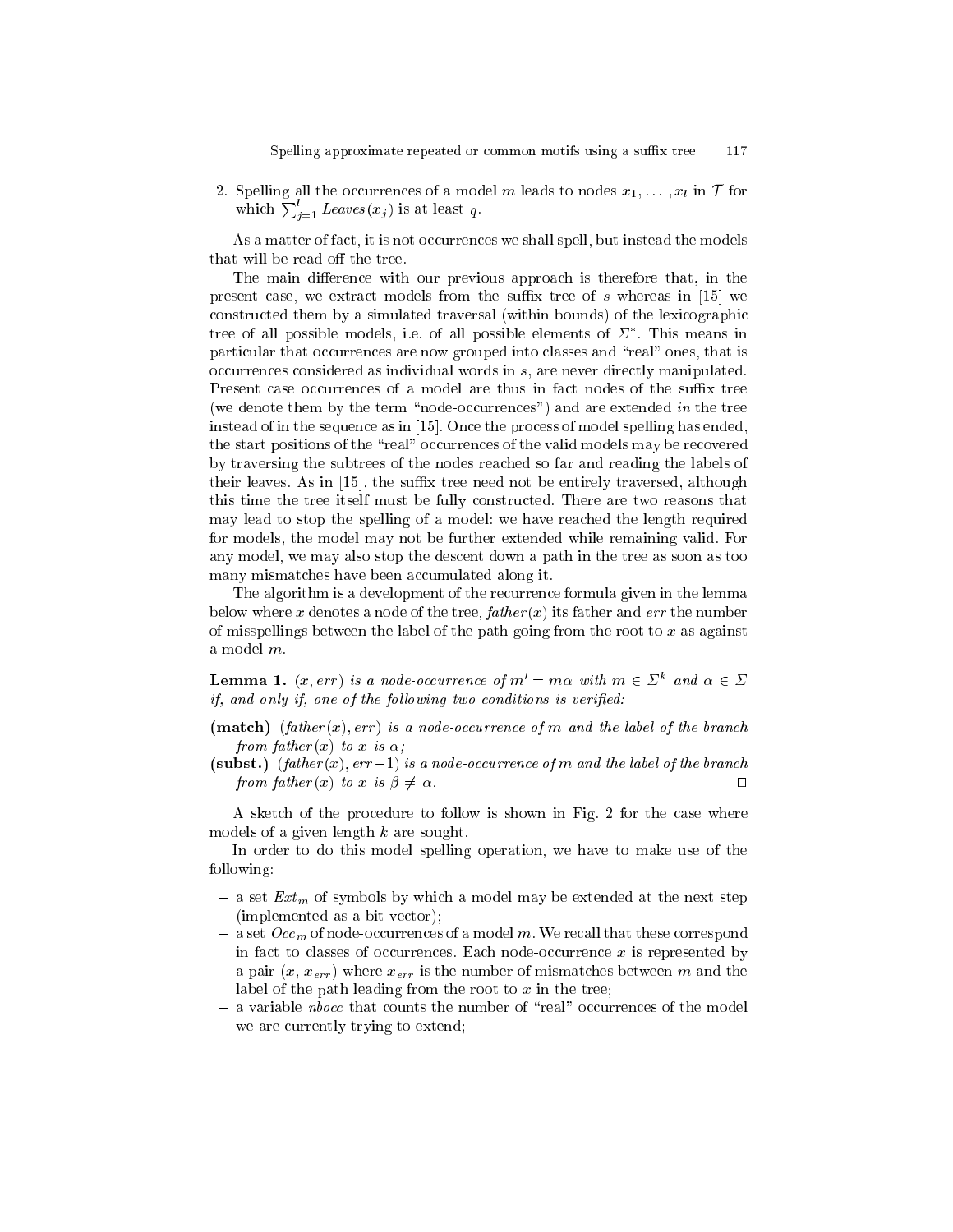- 118 Marie-France Sagot
- ${ a$  function *KeepModel (m)* that either stores all information concerning a valid model of the required length for printing later, or immediately prints this information.

The function SpellModels is called with arguments:

$$
(0, \lambda, \text{Occ}_{\lambda} = \{ (\text{root}, 0) \}, \text{Ext}_{\lambda}), \text{ where}
$$
  

$$
\text{Ext}_{\lambda} = \begin{cases} \Sigma & \text{if } e > 0 \\ \text{label}_b \text{ for branches } b \text{ leaving the root otherwise} \end{cases}
$$

Where valid models of maximum length are sought, we just need to change lines 1 and 2 into the code given in Fig. 3. Variable  $k_{max}$  is initialized to 0 before first entering function  $Spell Models$ .

For the sake of simplicity, the code shown here assumes we are dealing with an uncompact version of the tree (that is, with a trie). Using a compact version affects the operations done in lines  $9, 10, 12, 14, 15$  and 17. Indeed, we need in that case to know at any given step whether we are:

- $-$  at a node x, or
- $=$  inside a branch b between nodes x and  $x'$

and, if we can travel down  $T$  with a symbol  $\alpha$ , whether that:

- $-$  gets us to a new node  $x$  , or
- $-$  keeps us inside branch b.

This means that additional information has to be kept relative to each nodeoccurrence, and, consequently, extending such an occurrence implies more work. This however increases the algorithm's time and space complexity by a constant factor only.

### 3.3 Complexity

Assuming an alphabet of fixed size, a compact suffix tree  $\mathcal T$  may be constructed in  $O(n)$  time where n is the length of sequence s and occupies  $O(n)$  space [12] [19].

Adding information to the nodes of the tree as described in section 3.1 takes time  $O(n)$  and requires  $O(1)$  space per node of  $\mathcal{T}$ .

Concerning the spelling operation, we have that:

**Lemma 2.** Spelling all valid models for the Repeated Motifs Problem given  $T$ requires O(nV(e; k)) time where <sup>k</sup> is either the length of the models sought or is a maximum length. It is a maximum length of the set of the set of the set of the set of the set of the set of

Proof. Let us consider valid models of length <sup>k</sup> are searched for. Spelling them requires descending down the tree of at most <sup>k</sup> levels (we may sometimes not reach that level if a given model stops verifying the quorum constraint  $q$  at an earlier stage). At level k, there are  $p \leq n$  nodes (since there are exactly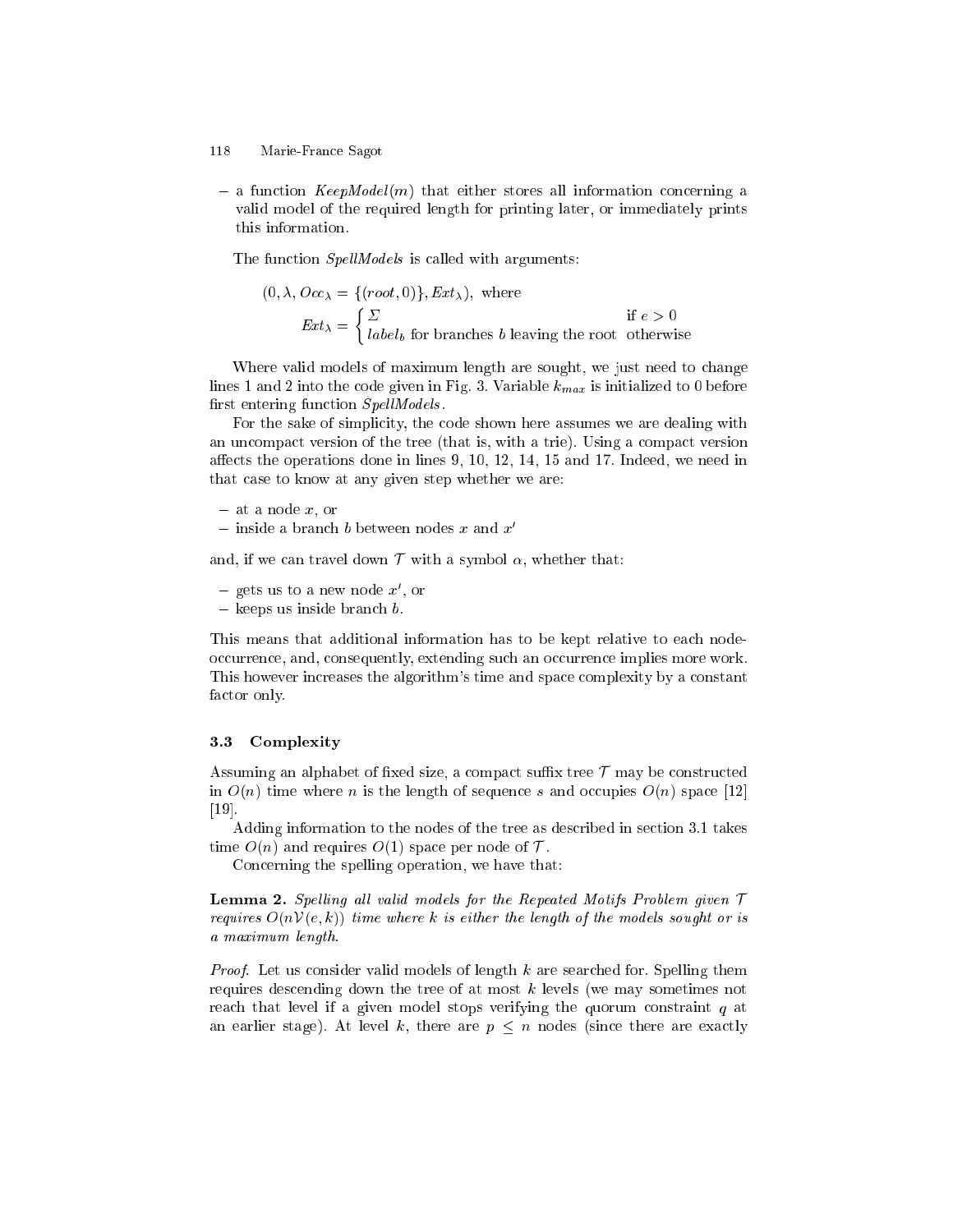$Spell Models (l, m, Occ_m, Ext_m)$ 

|                | 1 if $(l = k)$                                                                                                                                                                                                              |
|----------------|-----------------------------------------------------------------------------------------------------------------------------------------------------------------------------------------------------------------------------|
|                |                                                                                                                                                                                                                             |
|                | 2. $Keep Model(m)$<br>3. else if $(l < k)$                                                                                                                                                                                  |
| 4 <sub>1</sub> | for each symbol $\alpha$ in $Ext_{\,m}$                                                                                                                                                                                     |
|                |                                                                                                                                                                                                                             |
|                | 5. $\qquad \qquad \begin{array}{ll} \text{5.} & \text{ }n \text{} bocc=0 \\ \text{6.} & \text{Ext}_{m \alpha} = \emptyset \\ \text{7.} & \text{Occ}_{m \alpha} = \emptyset \\ \text{6.} & \text{for each pair} \end{array}$ |
|                |                                                                                                                                                                                                                             |
|                | for each pair $(x,~x_{\mathit{err}})$ in $Occ_m$                                                                                                                                                                            |
| 9.             | if there is a branch $b$ leaving node $x$ with a label starting with $\alpha$                                                                                                                                               |
| 10.            | add to $Occ_{m\alpha}$ the pair $(x', x_{err})$ where $x'$ is the node reached by                                                                                                                                           |
|                | following branch b from $x$                                                                                                                                                                                                 |
| 11.            | $nhoc = nbcc + Leaves_{x'}$                                                                                                                                                                                                 |
| 12.            | $Ext_{m\alpha} = \begin{cases} Ext_{m\alpha} \cup label_{b'} \text{ for } b' \text{ leaving } x' \text{ if } x_{err} = e \\ \Sigma \text{ otherwise} \end{cases}$                                                           |
|                |                                                                                                                                                                                                                             |
| 13.            | if $x_{err} < e$                                                                                                                                                                                                            |
| 14.            | for each branch b leaving x except the one labeled by $\alpha$ if it exists                                                                                                                                                 |
| 15.            | add to $Occ_{m\alpha}$ the pair $(x',\ x_{err}+1)$ where $x'$ is the node reached                                                                                                                                           |
|                | by following branch b from $x$                                                                                                                                                                                              |
| 16             | $nhoc = nbcc + Leaves_{x'}$                                                                                                                                                                                                 |
| 17             | $Ext_{m\alpha} = \begin{cases} Ext_{m\alpha} \cup label_{b'} \text{ for } b' \text{ leaving } x' & \text{if } x_{err} = e - 1 \\ \Sigma & \text{otherwise} \end{cases}$                                                     |
| 18.            | if <i>nbocc</i> $\geq q$                                                                                                                                                                                                    |
| 19.            | $SpellModels (l + 1, m\alpha, Occ_{m\alpha}, Ext_{m\alpha})$                                                                                                                                                                |

Fig. 2. Sketch of the procedure for spelling models corresponding to repeated motifs

1. if (l kmax ) 2.if  $(l > k_{max})$ 3. throw away all preceding kept models 4. $k_{\mathit{max}} = l$ 5. $Keep Model(m)$ 

Fig. 3. Modication to apply to the code of Fig. 2 in order to generate valid models of maximum length - the lines given here replace lines 1 and 2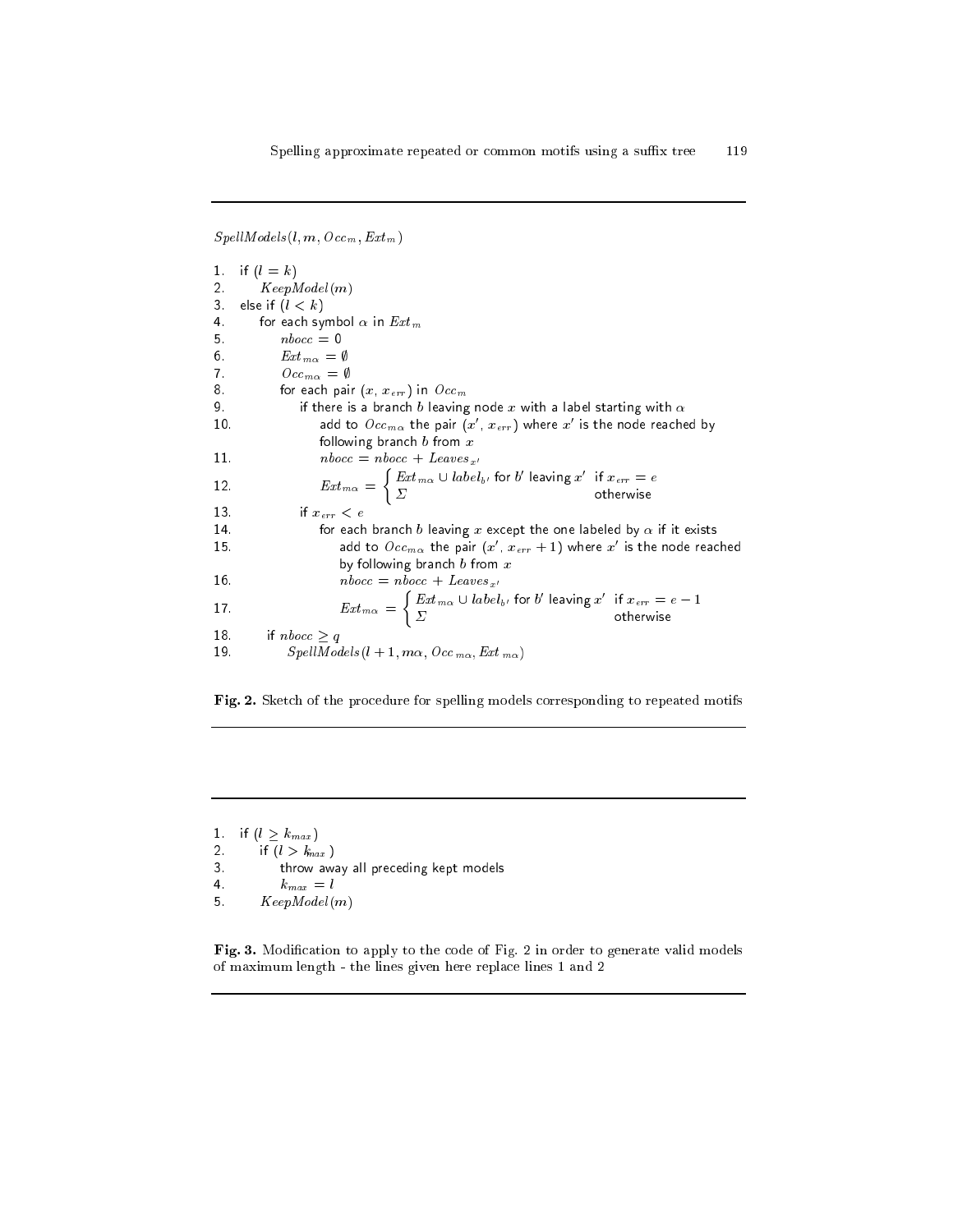n leaves in T and the number of leaves in T and the number of number of number of number of number of number o at any particular level k above that of the lowest leaf). From these  $p$  nodes, there are p paths up to the root of  $\mathcal T$  (note that in our algorithm, we in fact go *down* the paths, not up) and  $V(e, k)$  ways of misspelling their labels, that is spelling the labels with at most e mismatches. This corresponds also to an upper bound to the total number of visits that may have to be done to the branches of  $\mathcal T$  (or, equivalently, its nodes) in order to obtain the requested models. Since each visit to a branch costs us constant time (basically, we need to increment a counter, add a node-occurrence to one set and a list of symbols to another set - a constant time operation if the list is implemented as a boolean array), then the total number of operations needed to spell all the valid models given  $\mathcal T$  is bounded over by  $p\mathcal{V}(e,k)$ , that is, by  $O(n\mathcal{V}(e,k))$ .

**Lemma 3.** Spelling all valid models for the Repeated Motifs Problem given  $T$ requires O(n) space.

Proof. The space required is that of the tree plus that of the auxiliary structures  $Occ_m$  and  $Ext_m$ . We need to keep such structures for the model m currently being treated and for all its prefixes (we are traversing the tree recursively). However, the sets  $Occ_m$  are all disjoint between them so that  $\sum_{m' \text{ prefix of } m} Occ_m \leq n$ .<br>Since  $\sum_{m' \text{ prefix of } m} Ext_{m'} \leq k|\Sigma|/w$ , the total space complexity is  $O(n+n+1)$  $k\left|\sum\right|/w$  =  $\widehat{O}(n)$  if we assume a fixed length alphabet.

Note that if  $e = 0$ , then  $V(e, k) = 1$ . Let us point out also that  $V(e, k)$  is an upper bound for the number of models that corresponds to the maximum size of the output and is seldom observed.

### 4 Solving the Common Motifs Problem

### 4.1 Generalized Suffix Trees

Trees for representing all the suffixes of a set of sequences  $\{s_i, 1 \le i \le N \text{ for }$ some  $N \geq 2$  are called generalized suffix trees and are constructed in a way very similar to the construction of the suffix tree for a single sequence  $[2]$  [9]. We denote these generalized trees by  $\mathcal{GT}$ . They share all the properties of a suffix tree given in section 3.1 with, in property 1, sequence <sup>s</sup> substituted by sequences  $s_1, \ldots, s_N$ .

In particular, a generalized suffix tree  $\mathcal{GT}$  verifies the fact that every suffix of every sequence  $s_i$  in the set leads to a distinct leaf. When  $p \geq 2$  sequences have a same suffix, the generalized tree has therefore  $p$  leaves corresponding to this suffix, each associated with a different sequence. To achieve this property during construction, we just need to concatenate to each sequence  $s_i$  of the set a symbol that is not in  $\Sigma$  and is specific to that sequence.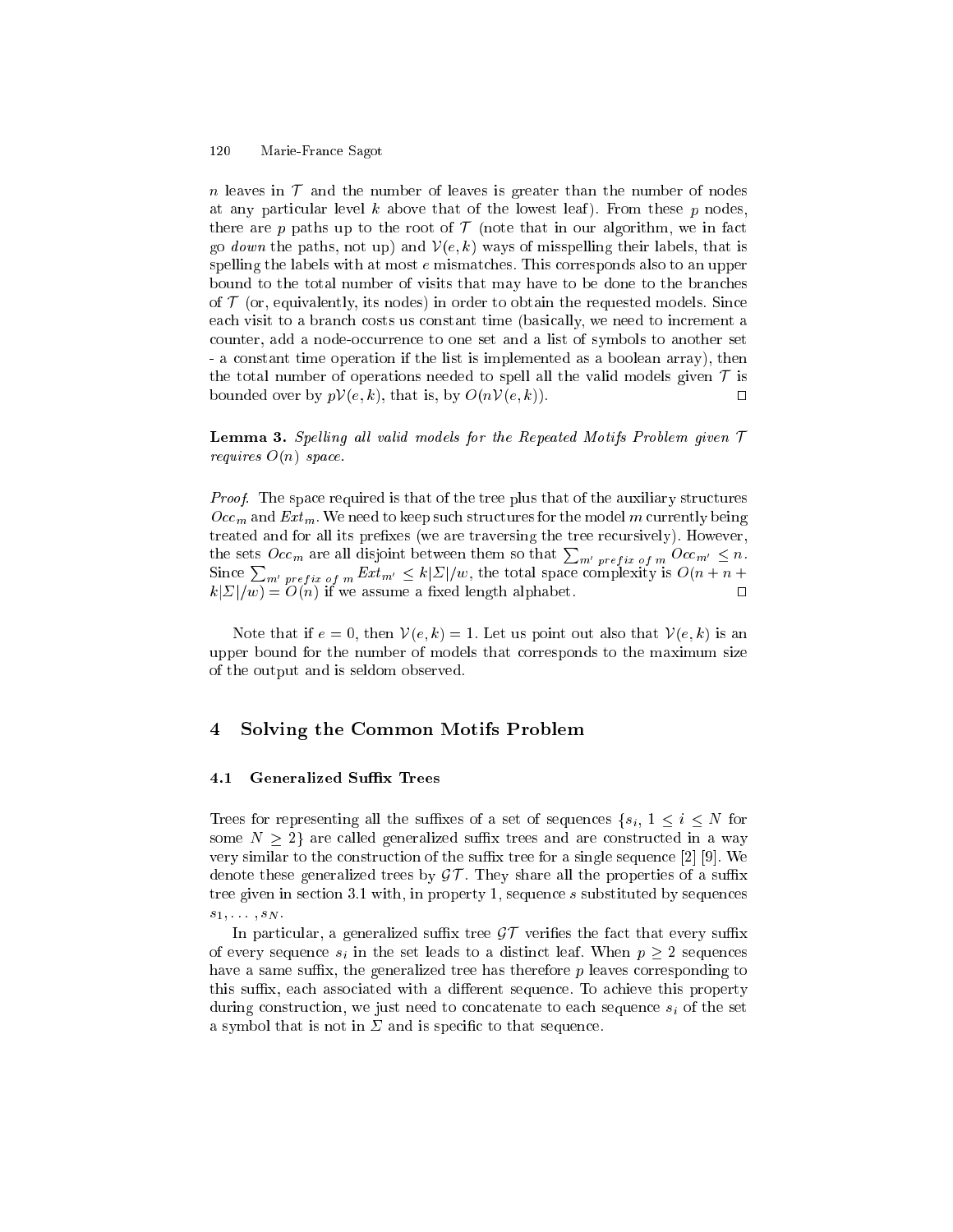Spelling approximate repeated or common motifs using a suffix tree 121

### 4.2 Adding Information to the Nodes of the Tree

If the construction of a  $\mathcal{GT}$  for a set  $\{s_i\}$  of sequences is similar to that of a suffix tree  $\mathcal T$  for a single sequence s, it is not enough anymore to know the values of Leaves  $x$  in the common model  $\alpha$  in  $\beta$  is above the able to solve the Common Motifssolve the  $\alpha$ Problem.

We could then modify our preprocessing of the tree so that we calculate, for each node x, no longer the number of leaves in the subtree of  $\mathcal{GT}$  having x as root, but the number of different sequences those leaves refer to. Computing this number is what is called the "Color Size Problem" by Hui [9]. The color set size of a node  $x$  is precisely the number of different leaf colors in the subtree rooted at x, where a leaf is assigned color i if it represents a suffix of  $s_i$ . Let us call this new number of  $\alpha$  as  $x$  as in [9].

 $\lambda$  for all  $\lambda$  ,  $\lambda$  for all that is that is the case  $\lambda$  is that is required on that is required on the case of where  $e = 0$  (in this case, a model has only one node-occurrence). When  $e > 0$ , we also have to be able to tell which colors are common to 2 or more nodes of the tree.

In order to do that, we need to associate to each node x in the  $\mathcal{GT}$  of a set  $\{s_i\}$  an array, denoted  $\text{Colors}_x$ , of dimension N that is defined by:

$$
Colors_x[i] = \begin{cases} 1 \text{ if at least one leaf in the subtree} \\ \text{rooted at } x \text{ represents a suffix of } s_i \\ 0 \text{ otherwise} \end{cases} \tag{1 \leq i \leq N}.
$$

Colors <sup>x</sup> may be implemented as <sup>a</sup> bit vector, or as N=w bit-vectors if <sup>N</sup> <sup>&</sup>gt; <sup>w</sup> where  $w$  is the size of a word machine.

The array Colors <sup>x</sup> for all <sup>x</sup> may be obtained by <sup>a</sup> simple traversal of the tree with each visit to a node taking  $O(N/w)$  time (for adding  $N/w$  bit-vectors). The additional space required is  $O(N/w)$  per node. We shall also use the information provided by CSS  $x$  which Hui showed can be obtained in O(n)  $\sim$  (n, ) times and uses O(1) space per node. Considering CSS  $_k$  is not strictly necessary but may be useful in practice as is suggested when we analyze the complexity of this algorithm later on.

### 4.3 Spelling the Models

For ease of presentation, we assume here once more that we are looking for all valid models of a fixed length  $k$ , and that we are working with an uncompact version of the  $\mathcal{GT}$ . A sketch of the algorithm for solving the Common Motifs Problem is given in Fig. 4. We use the same auxiliary structures  $Occ<sub>m</sub>$  and  $Ext_m$  as in the previous algorithm, to which we add the following:

- ${\bf x}$  variable  ${\bf y}$  as decreased in the previous section;
- ${\bf x}$  are constructed in the  ${\bf y}$  colors  ${\bf y}$  (possible  ${\bf y}$  ) as defined in the  ${\bf y}$  and  ${\bf y}$ previous section ;
- ${\bf x}$  variable minimum of the minimum of  ${\bf x}$  and  ${\bf x}$  all  ${\bf x}$  and  ${\bf x}$  all  ${\bf x}$ rences <sup>x</sup> of the extended model;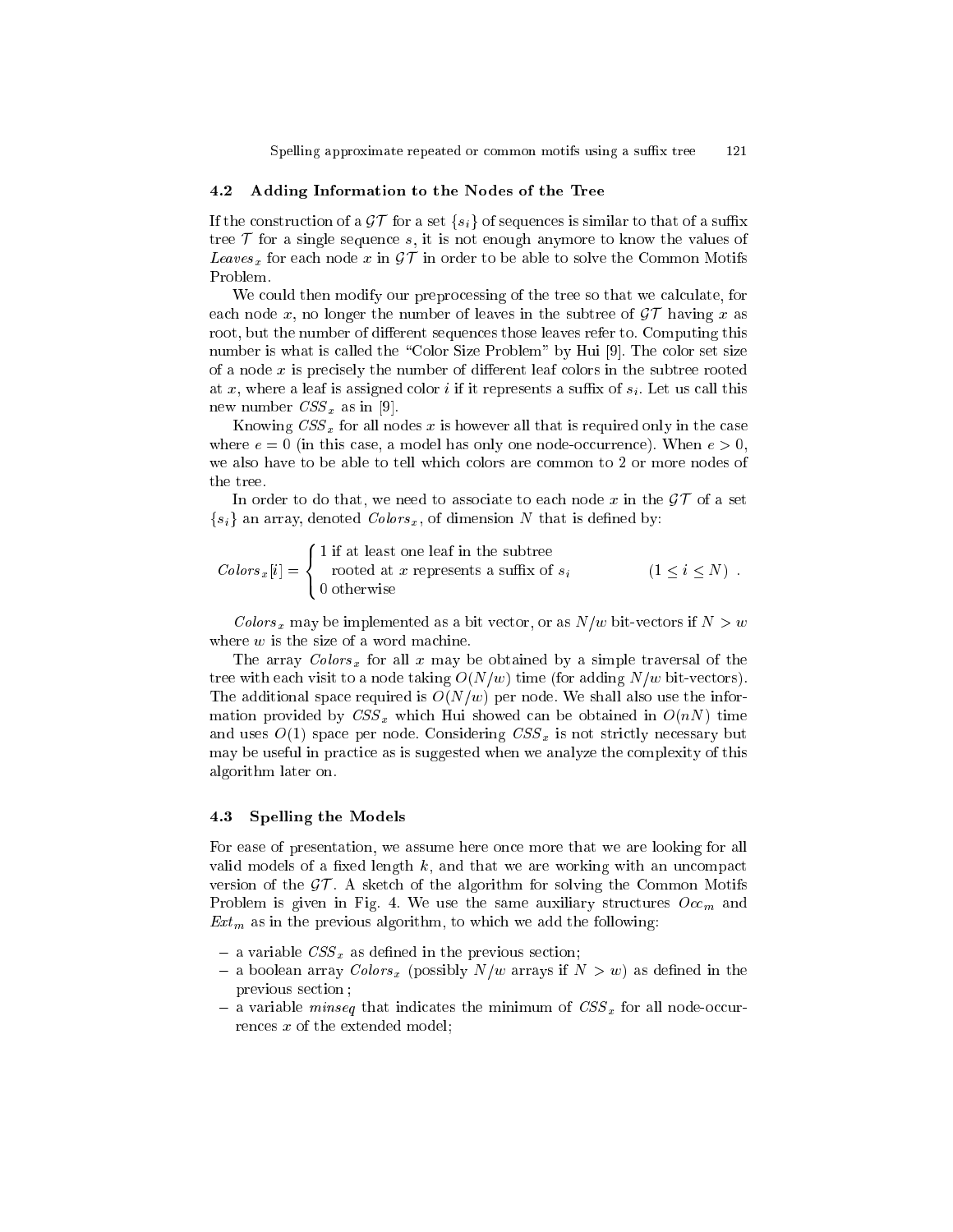- 122 Marie-France Sagot
	- ${\bf u}$  variable maximum of CSS  ${\bf u}$  for all node-occurrences that indicates the sum of CSS  ${\bf u}$  $x \mapsto \infty$  of the extended model; we can extend model; we can extend model; we can extend
- a boolean array  $Color_m$  (possibly  $N/w$  arrays if  $N > w$ ) defined by:

$$
Colors_m[i] = \begin{cases} 1 & \text{if } m \text{ occurs in } s_i \\ 0 & \text{otherwise} \end{cases}
$$

Observe that, in all cases, we have:

minseq (number of distinct sequences the model is present in) maxseq .

### 4.4 Complexity

What produces an increase in the complexity of the algorithm of Fig. 4 in relation to that of  $\Gamma$  is that of  $\Gamma$  is the data structure  $C$  : the time neededed structure  $C$ to create and manipulate it, and the space required to store it.

The space requirement of Colors <sup>x</sup> is O(N=w) per node if it is implemented as a bit-vector having same size  $w$  as a word machine. The total space requirement of the algorithm is therefore now bounded over by  $O(nN^2/w)$ . This is smaller than our previously obtained bound [15] of  $O(nNk)$  when  $N/w < k$ .

Creating Colors x for every node x of the tree takes time  $O(nN^{-1}w)$ , however manipulating it, in particular performing the operation indicated in line 31, requires  $O(N)$  time per model. Since there can be  $O(nNV(e, k))$  valid models in the worst case, the algorithm's time complexity becomes  $O(nN^2V(e,k))$ . This is a better bound than the one given in [15] for  $N < k\lfloor \Sigma \rfloor$ .

The tests of lines 26 and 29 should improve the algorithm's behaviour on average. Observe that the test of line 29 has more chance of being true at the beginning of the algorithm (where models match almost everything) while that of line 26 has a better chance of being veried the longer the model is (because the number of its occurrences will then be quite close to  $q$ ).

As mentioned in the introduction, when  $e = 0$  we do not obtain Hui's better bound of  $O(nN)$ . In this case though, we only need to remove lines 7, 16, 24, 31 and 32 to fall back to the algorithm Hui introduced in [9]. Observe this also means getting rid of the Colors structure that is no longer necessary. It is easy to modify the algorithm of Fig. 4 so that the instructions contained in the lines just indicated are performed only if  $e > 0$ .

### 5 Sketch of Extension Dealing with Gaps

We sketch in this section how to extend the algorithms so as to be able to treat gaps as well as mismatches. This is done only for the repeated motifs problem. The common motifs problem would be dealt with in a quite similar manner. The algorithm is presented without further ado in Fig. s 5 and 6. Node-occurrences must be maintained in  $Occ_m$  for m a model in the order in which they would be encountered if the tree were traversed in a depth-first manner. This preorder follows naturally from the way nodes are processed at each step of the algorithm.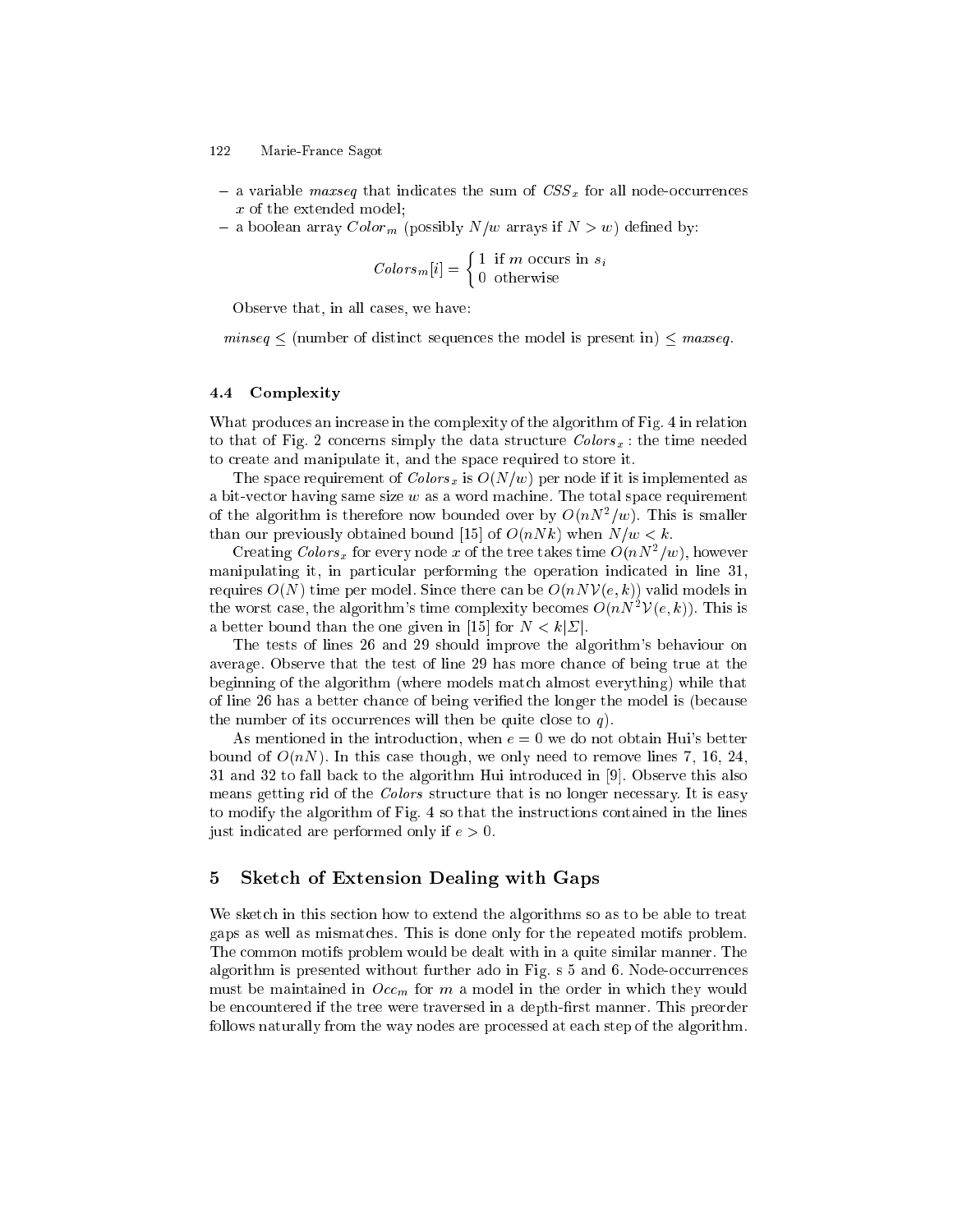$SpellModels (l, m, Occ_m, Ext_m)$ 

1.if  $(l = k)$ 2. $Keep Model(m)$ else if  $(l < k)$ 3.4.for each symbol  $\alpha$  in  $Ext_m$ 5.  $maxseq = 0$ 6. $minseq = \infty$ 7. $Colors_{m\alpha}$  is initialized with no colors 8.  $Ext_{m\alpha} = \emptyset$ 9. $Occ_{m\alpha} = \emptyset$ 10.for each pair  $(x, x_{err})$  in  $Occ_m$ if there is a branch b leaving node x with a label starting with  $\alpha$ 11.12.add to  $\mathcal{OCC}_{m,\alpha}$  the pair ( $x$  ,  $x_{err}$ ) where  $x$  is the node reached by following branch <sup>b</sup> from <sup>x</sup> 13. $maxseq = maxseq + CSS_{x'}$ 14.if  $CSS_{x'} < minseq$ 15. $minseq = CSS_{x'}$ 16.add colors in Colors x to Colorsmit  $\overline{\phantom{a}}$  $Ext_{m\alpha}$  $Ext_{m\alpha} \cup label_{b'}$  for  $b$  leaving  $x$  if  $x_{err} = e$ 17.)  $\Sigma$  otherwise 18.if  $x_{err} < e$ 19.for each branch b leaving x except the one labeled  $\alpha$  if it exists 20.add to  $\mathit{Occ}_{m\alpha}$  the pair ( $x$  ,  $x_{err}+1$ ) where  $x$  is the node reached by following branch <sup>b</sup> from <sup>x</sup>  $maxseq = maxseq + CSS_{x'}$ 21.22. if  $CSS_{x'} < minseq$ 23  $minseq = CSS_x$ 24. add colors in Colors <sup>x</sup> to Colorsm  $Ext_{m\alpha} \cup \textit{labeled}_{b'}$  for  $\textit{0}$  leaving  $x_{-}$  if  $x_{err} = e - 1$ 25. $\equiv$   $\cdots$   $\cdots$ 26. if maxseq <sup>&</sup>lt; <sup>q</sup> 27. return (no hope) 28. else 29.if  $minseq \geq q$  $SpeliModels (l + 1, m\alpha, Occ_{m\alpha}, Ext_{m\alpha})$  $30<sup>2</sup>$ else if the number of bits at 1 in  $\mathit{Colors}_{m\alpha}$  is no less than  $q$ 31.32. $SpellModels (l + 1, m\alpha, Occ_{m\alpha}, Ext_{m\alpha})$ 

Fig. 4. Sketch of the procedure for spelling models corresponding to common motifs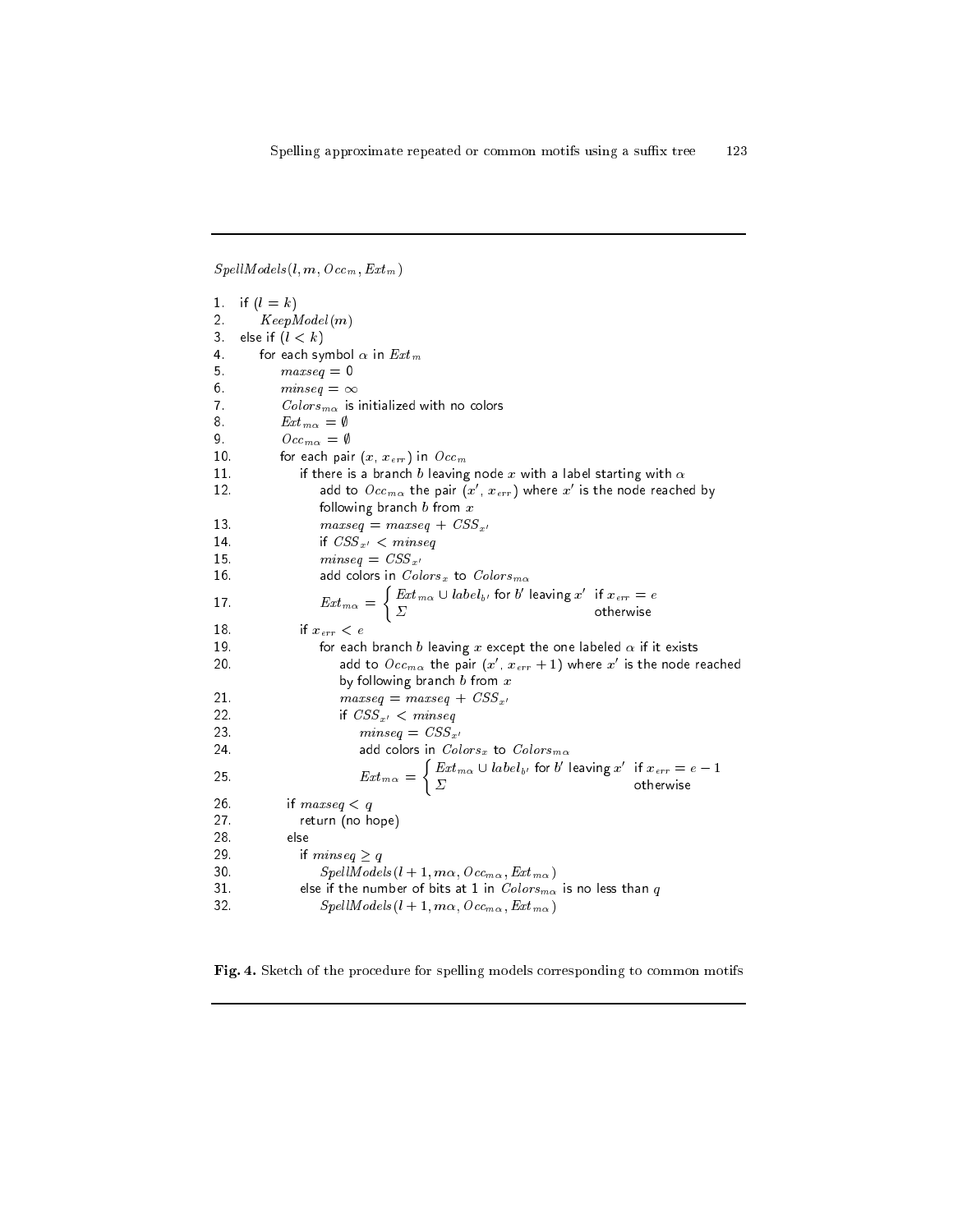We do not prove it here, but the only thing that changes in the complexity of the algorithm is that  $V(e, k)$  is replaced by  $\mathcal{N}(e, k)$  where  $\mathcal{N}(e, k)$  is the number of models <sup>m</sup> at a (this time) Levenshtein distance at most <sup>e</sup> from a word of length k. This comes from the fact that, since each node of the tree is considered at most once as a node-occurrence,  $Occ_m$  remains bounded over by  $O(n)$ . There may simply now be more models.

One can think of the operation performed by the procedure  $Treat$  of Fig. 6 as adding the last row of a dynamic programming matrix of model <sup>m</sup> against the suffix tree of s as in [20] or [4]. As mentioned in the introduction however, the current algorithm has a different way of accounting for the "real" occurrences of a model than the one by Cobbs [4]. Indeed, in his case, for each position  $i$  in  $s$ , only one occurrence is kept that ends at i. Doing that however implies verifying certain things and this may cost him as much as <sup>k</sup> additional operations per occurrence. In our case, although we may keep up to 2e node-occurrences per valid ending position (the total number of nodes remaining less than  $C_n$  for a small constant C), we still get a better time bound since in general  $2e < k$ . The algorithm is also simpler. Furthermore, it may be interesting in some cases (e.g. when searching for tandem repeats [16]) to know both the start and end positions of an occurrence.

 $Spell Models (l, m, Occm, Ext_m)$ 

if  $(l = k)$ 1. $Keep Model(m)$ 2.else if  $(l < k)$ 3.4.for each symbol  $\alpha$  in  $Ext_m$  $nbcc = 0$ 5.6. $Ext_{m\alpha} = \emptyset$ 7. $Occ_{m\alpha} = \emptyset$ for each pair  $(x, x_{err})$  in  $Occ_m$ 8.9.remove  $(x, x_{err})$  from  $Occ_m$ 10. $Treat(Occ_m, Occ_{m\alpha}, Ext_{m\alpha}, Leaves, x, x_{err}, \alpha, nbocc, 0)$ 11.if  $n\text{b}occ \geq q$ 12.  $SpellModels (l + 1, m\alpha, Occ_{m\alpha}, Ext_{m\alpha})$ 

Fig. 5. Sketch of the procedure for spelling models corresponding to repeated motifs when gaps as well as mismatches are allowed (internal procedure Treat is given in Fig. 6)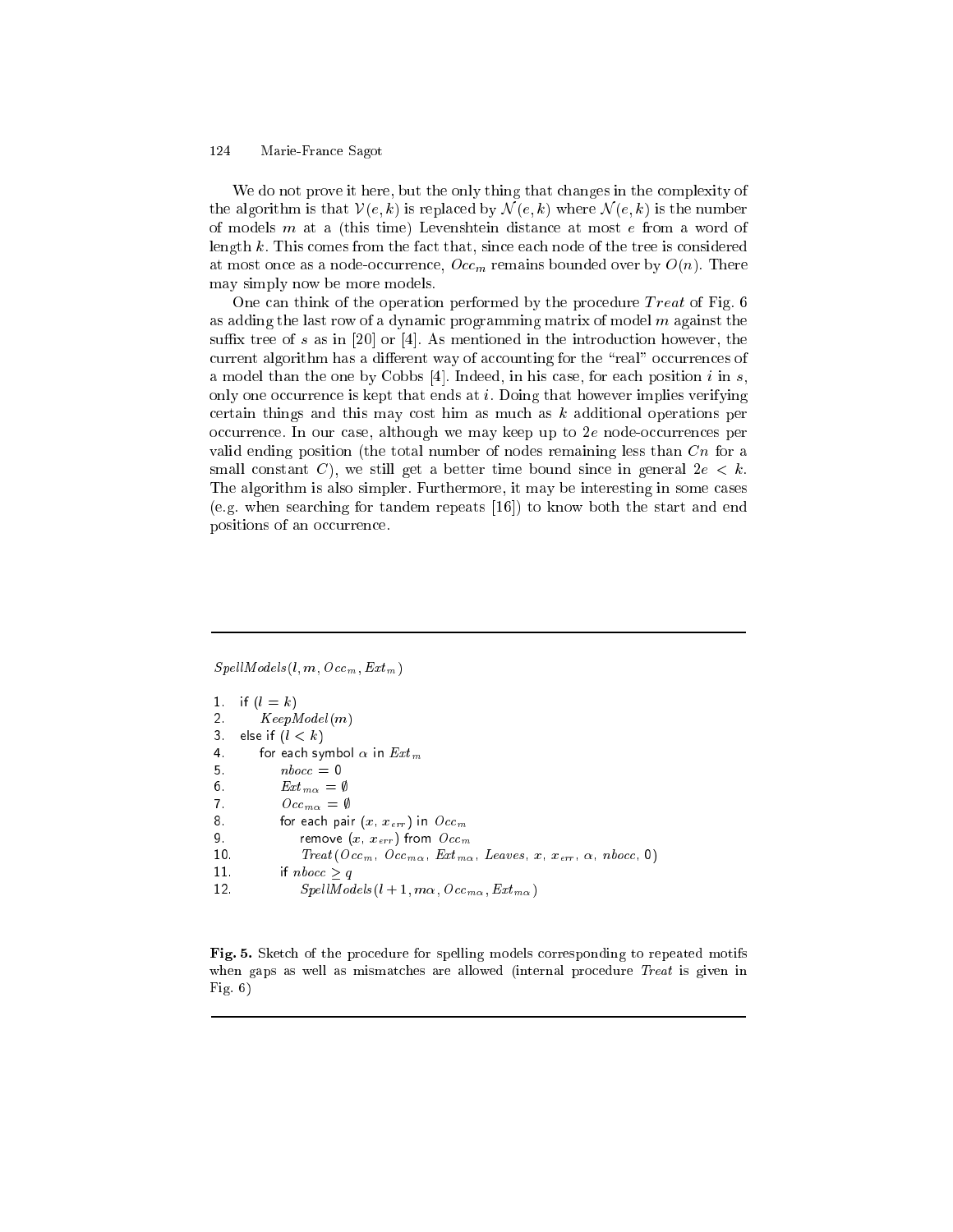$Treat(Occ_m, Occ_{m\alpha}, Ext_{m\alpha}, Leaves, x, x_{err}, \alpha, nhocc, level)$ 

1.if  $(leftvel = 0)$  /\* deletion \*/ 2. if xerr <sup>&</sup>lt; <sup>e</sup> 3 add to  $Occ_{m\alpha}$  the pair  $(x, x_{err} + 1)$ 4.nbocc + Leaves x Leaves x Leaves x Leaves x Leaves x Leaves x Leaves x Leaves x Leaves x Leaves x Leaves x Le 5. $\mathbf{F}$  $\int Ext_{m\alpha} \cup label_{b'}$  for b' leaving x if  $(x_{err} + 1) = e$ 6.for each  $x$  -obtained by following, in lexicographic order, a branch (labeled in proposition) 7.if  $(x$  ,  $x_{\emph{err}}$  is the next pair in  $\mathit{Occ}_m$ 8.remove (  $x$ ,  $x_{\emph{err}}$  from  $\emph{Occ}_m$ 9. $\mathbf{r}$  and  $\mathbf{r}$  and  $\mathbf{r}$  and  $\mathbf{r}$  and  $\mathbf{r}$  and  $\mathbf{r}$  and  $\mathbf{r}$  and  $\mathbf{r}$  and  $\mathbf{r}$  and  $\mathbf{r}$  and  $\mathbf{r}$  and  $\mathbf{r}$  and  $\mathbf{r}$  and  $\mathbf{r}$  and  $\mathbf{r}$  and  $\mathbf{r}$  and  $\mathbf{r}$  and <sup>8</sup>  $\blacksquare$ >: xerr if  <sup>=</sup> /\* match \*/  $x'_{err} + 1$  /\* deletion \*/ xerr <sup>+</sup> <sup>1</sup> /\* insertion \*/ 10.if  $min_{err} \leq e$ 11.add to  $\mathcal{U}\mathcal{C}\mathcal{C}_{m\alpha}$  the pair  $(x\,,\,min_{err})$ 12. $nhoc = nbcc + Leaves_{x'}$ 13. $E = \frac{1}{2}$   $Ext_{m\alpha} \cup label_{b'}$  for  $b$  leaving  $x$  if  $min_{err} = e$ 14. $Treat( \, UCcm, \, \, UCcm\alpha, \, \, Ext_{m\alpha}, \, \, Leaves, \, x\, \, , \, min_{err}, \, \alpha, \, \, noocc, \, level \, + \, 1)$ 15. else 16.remove from  $\mathit{Ucc}_m$  the sons of  $x$  and all the sons thereof recursively 17. else 18.let  $min_{err} = min \begin{cases} x_{err} & \text{if } \beta = \alpha /^* \text{ match } */ \\ x_{err} + 1 \text{ if } \beta \neq \alpha /^* \text{ substitute } ! \end{cases}$ xerr <sup>+</sup> <sup>1</sup> if  6= /\* substitution \*/ xerr <sup>+</sup> <sup>1</sup> /\* insertion \*/ 19.if  $min_{err} \leq e$ 20.add to  $\mathcal{U}\mathcal{C}\mathcal{C}_{m\alpha}$  the pair  $(x\,,\,min_{err})$ 21. $nhoc = nbcc + Leaves_{x'}$ 22. $=$   $\frac{1}{2}$  $\overline{\phantom{a}}$  $Ext_{m\alpha} \cup label_{b'}$  for  $b$  leaving  $x$  if  $min_{err} = e$ 

Fig. 6. Procedure Treat, used by the algorithm for spelling models corresponding to repeated motifs, when gaps as well as mismatches are allowed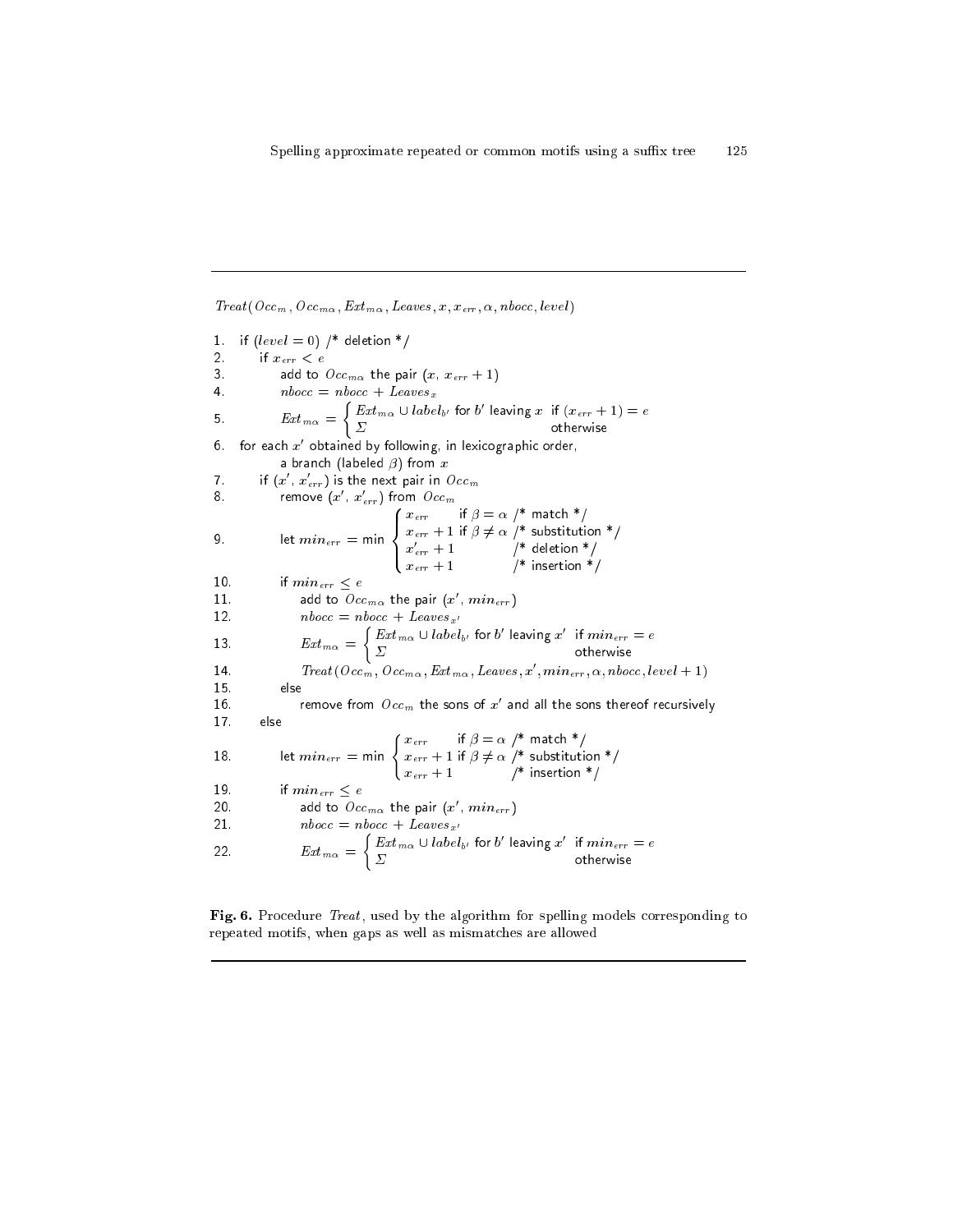### 6 Future Work

It is not too difficult to see that the new approach to approximate motif extraction presented in this paper may be extended to deal with the special kinds of alphabets required for protein sequence analysis [18] and with combinatorial alphabets such as introduced in [17]. This will be explored and formalized in a future paper.

The present algorithm should also help deal with models that, although different, have sets of \real" occurrences (or, equivalently, of node-occurrences) that are identical or included in the set of another model. This is a problem often encountered and it may be appropriate to get rid of included sets. It is not completely trivial how to do it in an efficient way.

### Acknowledgments

The author would like to thank Maxime Crochemore for his constant encouragements and to all the last eight months visitors to the Institut Gaspard Monge, in particular Veronique Bruyere, Clelia de Felice, Gene Myers, Antonio Restivo, Paul Schupp and Thomas Wilke, for having helped create an even more stimulating environment in which to work. Thanks is also due to Dan Gusfield for being such a good advocate of the merits of suffix trees. Finally, I would like to thank all the referees for their comments and suggestions, in particular the anonymous referee who very kindly sent to me his/her implementation in perl of the first algorithm presented in this paper.

### References

- 1. R. Baeza-Yates and G. H. Gonnet. A new approach to text searching. Commun.  $ACM$ ,  $35:74-82$ ,  $1992$ .
- 2. P. Bieganski, J. Riedl, J. V. Carlis, and E.M. Retzel. Generalized suffix trees for biological sequence data: applications and implementations. In Proc. of the 27th Hawai Int. Conf. on Systems Sci., pages 35-44. IEEE Computer Society Press, 1994.
- 3. B. Clift, D. Haussler, R. McConnell, T. D. Schneider, and G. D. Stormo. Sequence landscapes.  $Nucleic$   $Acids$   $Res., 14:141-158, 1986.$
- 4. A.L. Cobbs. Fast identication of approximately matching substrings. In Z. Galil and E. Ukkonen, editors, Combinatorial Pattern Matching, volume 937 of Lecture Notes in Computer Science, pages 41-54. Springer Verlag, 1995.
- 5. M. Crochemore. An optimal algorithm for computing the repetitions in a word. Inf. Proc. Letters, 12:244-250, 1981.
- 6. M. Crochemore and W. Rytter. Text Algorithms. Oxford University Press, 1994.
- 7. D. J. Galas, M. Eggert, and M. S. Waterman. Rigorous pattern-recognition methods for DNA sequences. Analysis of promoter sequences from Escherichia coli. J. Mol. Biol., 186:117-128, 1985.
- 8. D. Gusfield. Algorithms on Strings, Trees, and Sequences. Computer Science and Computational Biology. Cambridge University Press, 1997.